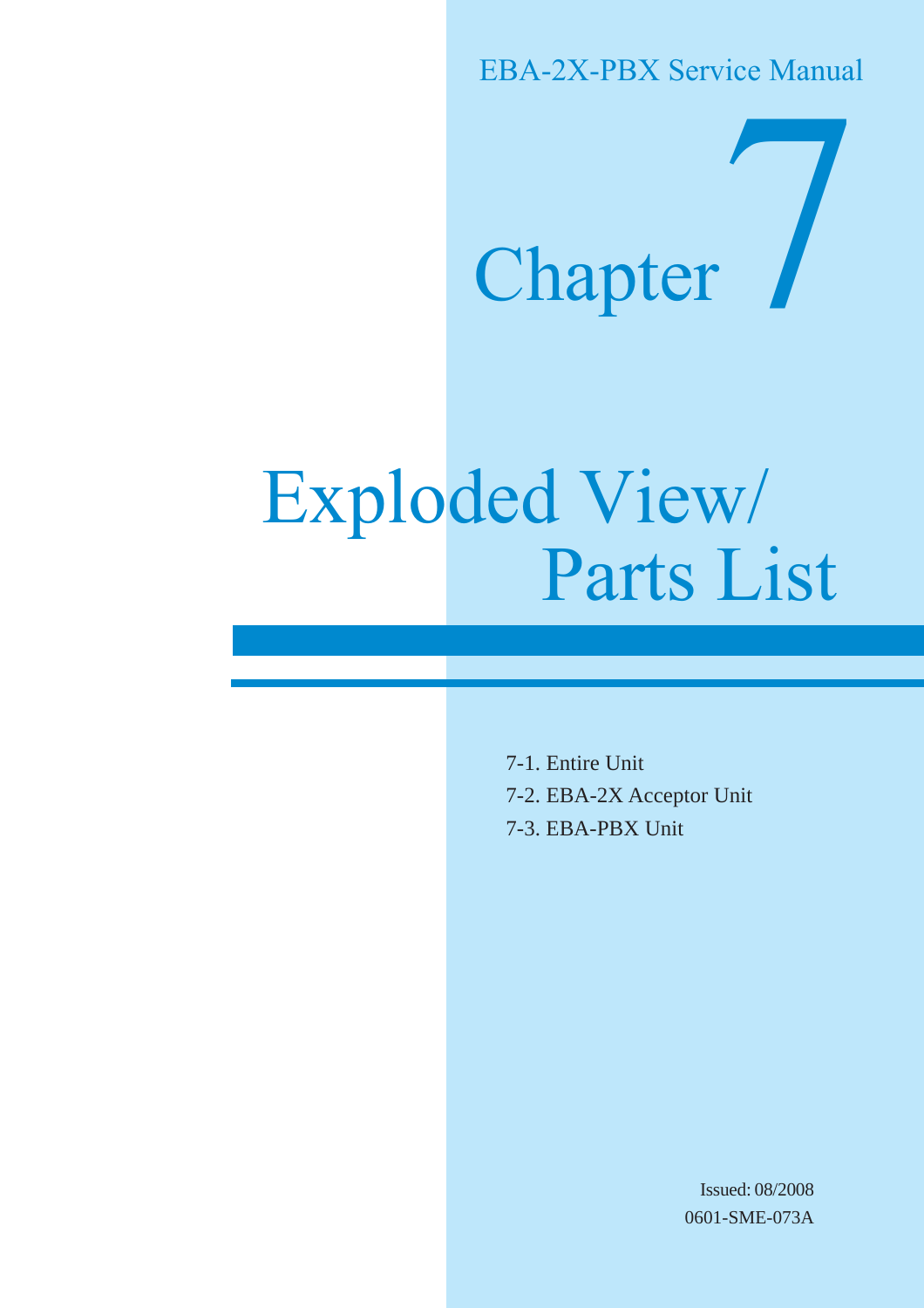### **7-1. Entire Unit**

#### **7-1-1. Entire Unit Exploded View**



#### **7-1-2. Entire Unit Parts List**

| No.            | EDP#    | Part Name   | Description                 | Qty.           | <b>Remarks</b>    |
|----------------|---------|-------------|-----------------------------|----------------|-------------------|
|                | Pending |             | EBA-20 Acceptor Head R      | 1              | For EBA-20only    |
|                | 117052  |             | EBA-21 Acceptor Head R      | 1              | For EBA-21 only   |
|                | 124969  |             | EBA-22 Acceptor Head R      | 1              | For EBA-22only    |
| $\overline{2}$ | 049324  | 0944PT0103E | <b>Rear Cover R</b>         | 1              | For EBA-20,21     |
|                | 065790  | 0655PT0103C | <b>Wide Rear Cov R</b>      | 1              | For EBA-22only    |
|                | 117069  |             | EBA-PB Unit Type1 HK R      | 1              | For EBA-21: Type1 |
|                | 092966  |             | EBA-PB Unit Type 2 HK R     | 1              | For EBA-21: Type2 |
| 3              | Pending |             | EBA-PB Unit Type 3 HK R     | 1              | For EBA-21: Type3 |
|                | Pending |             | EBA PB2 Unit Type 1 HK R    | 1              | For EBA-22: Type1 |
|                | 092966  |             | EBA PB2 Unit Type 2 HK R    | 1              | For EBA-22: Type2 |
|                | Pending |             | EBA PB2 Unit Type 3 HK R    | 1              | For EBA-22: Type3 |
| $\overline{4}$ | 033460  |             | 2.6x8 Pan Head W Sems Screw | $\overline{2}$ |                   |
| 5              | 047740  |             | 2.6x6 Plate Bis             | 1              |                   |
| 6              | 049486  | 850-05-02A  | <b>Stacker Harness *R</b>   |                |                   |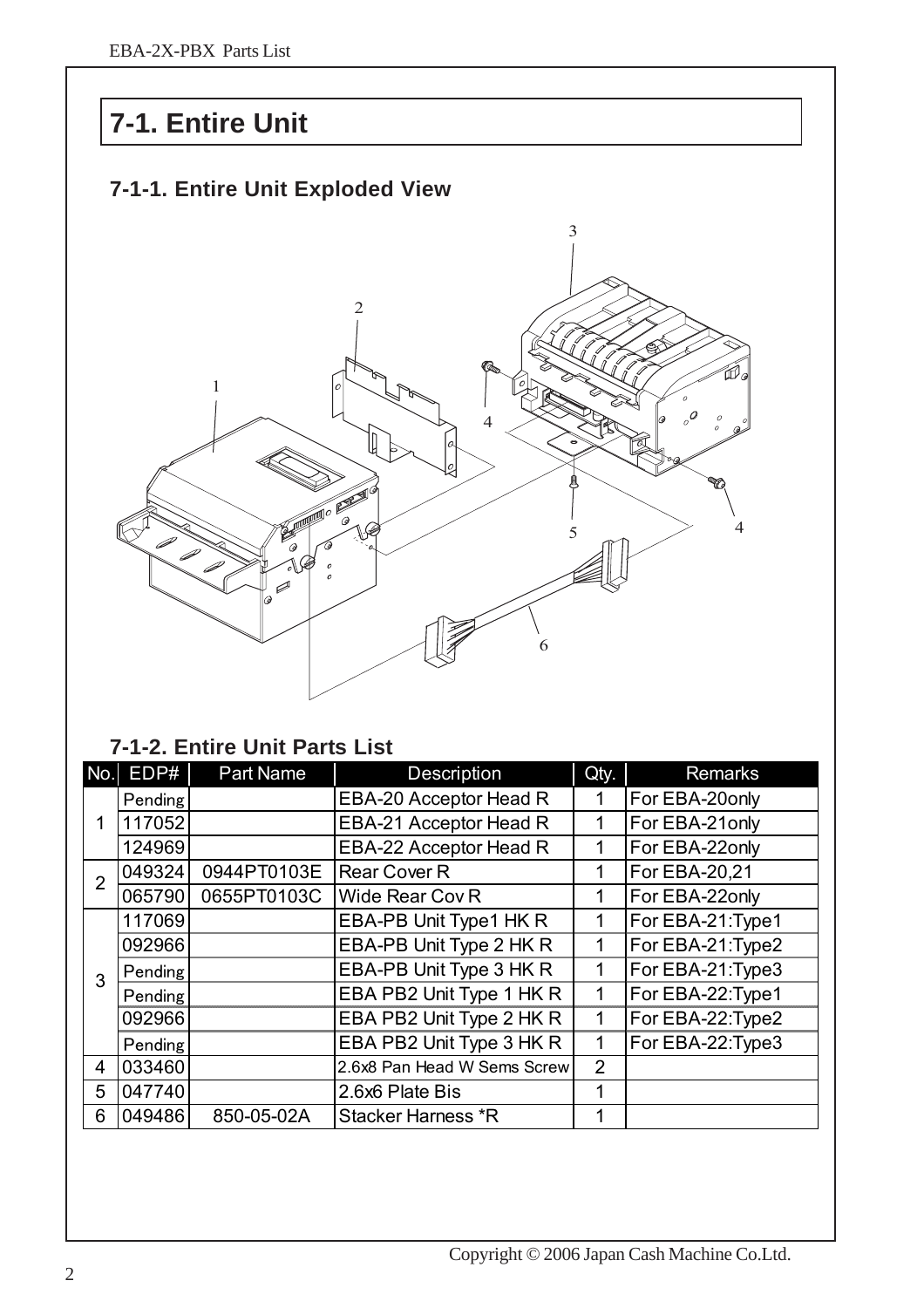## **7-2. EBA-2X Acceptor Unit**



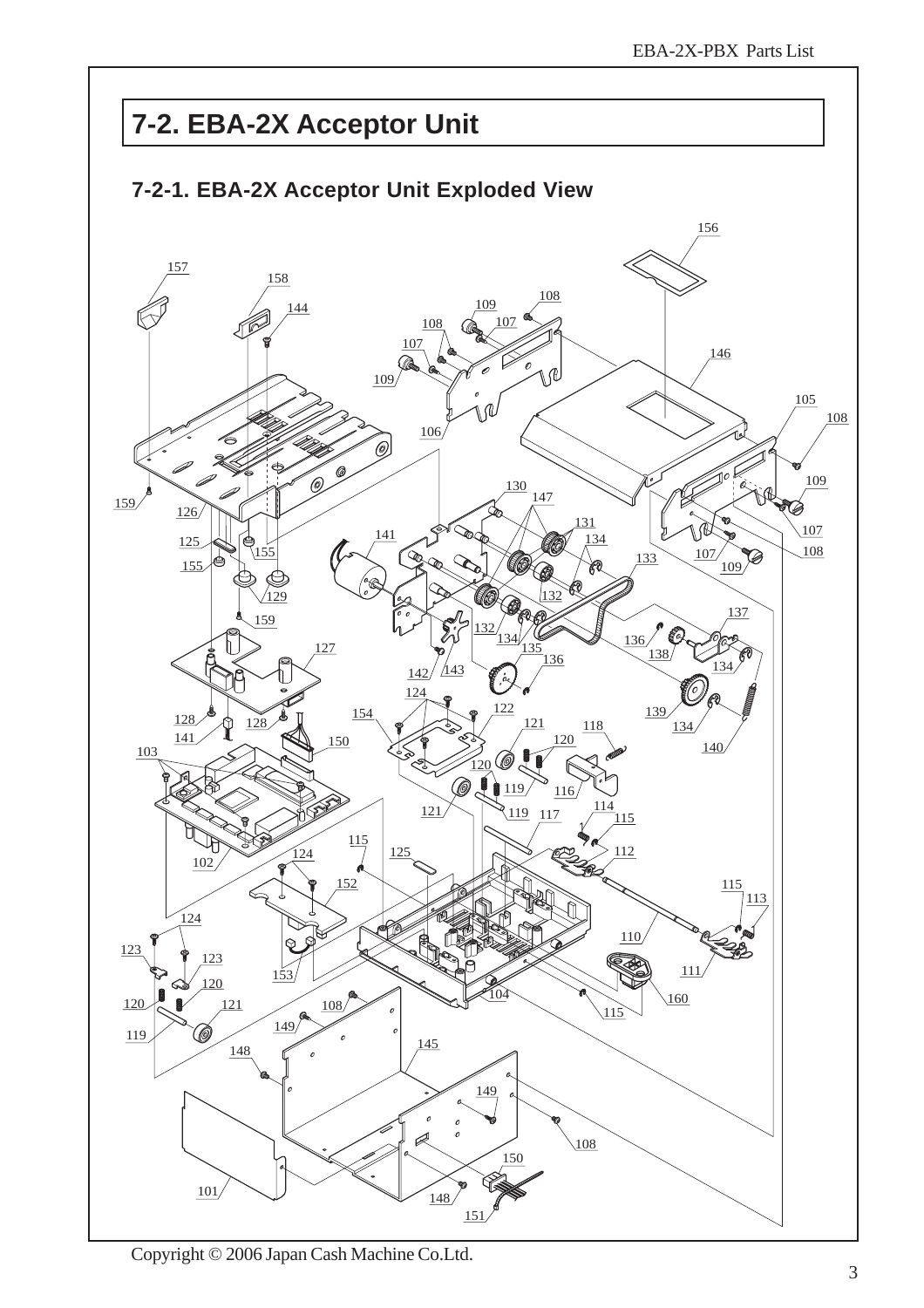|       | 7-2-2. EBA-2X Acceptor Unit Parts List |                   |                           |                |                |  |
|-------|----------------------------------------|-------------------|---------------------------|----------------|----------------|--|
| No.   | EDP#                                   | Part Name         | Description               | Qty.           | Remarks        |  |
| 101   | 049323                                 | 0944PT0102E       | Front Cover *R            | $\mathbf 1$    | For EBA-20,21  |  |
|       | 065789                                 | 0655PT0102C       | Wide FR Cov *R            | 1              | For EBA-22only |  |
| 102   | 115934                                 | 601-995-06-01-01  | CPU Board *R              | 1              | For EBA-20,21  |  |
|       | 119353                                 | 655-995-06-01-01  | CPU Board *R              | 1              | For EBA-22only |  |
| 103   | 055413                                 |                   | 2.6x6 Bind P Tight        | 3              |                |  |
| 104   | 055410                                 | 0601RE0102C       | Guide U Type-M *R         | 1              | For EBA-20,21  |  |
|       | 065793                                 | 0655RE0102B       | Guide U Type-W *R         | 1              | For EBA-22only |  |
| 105   | 049356                                 | 0944AS0101D       | Side Plate R Assy *R      | 1              |                |  |
| 106   | 049357                                 | 0944AS0102D       | Side Plate L Assy         | 1              |                |  |
| 107   | 055413                                 |                   | 2.6x6 Binde P Tight       | 4              |                |  |
| 108   | 046073                                 |                   | 2.6x4 Binde 3CM           | $\overline{7}$ |                |  |
| 109   | 042379                                 | SC4-7AK01A        | <b>Screw</b>              | 4              |                |  |
| 110   | 049331                                 | 0944SH0101        | <b>Shutter Shuft</b>      | 1              | For EBA-20,21  |  |
|       | 065794                                 | 0655SH0101        | <b>Shutter Shuft</b>      | 1              | For EBA-22only |  |
| $111$ | 049326                                 | 0944PT0108C       | <b>Shutter R</b>          | 1              |                |  |
| 112   | 049327                                 | 0944PT0109C       | Shutter L                 | 1              |                |  |
| 113   | 049359                                 | 0944KS0101B       | <b>Shutter Spring R</b>   | 1              |                |  |
| 114   | 049360                                 | 0944KS0102B       | Shutter Spring L          | 1              |                |  |
| 115   | 003705                                 |                   | E-Ring $\varphi$ 2        | 4              |                |  |
| 116   | 049330                                 | 0944PT0112        | <b>End Lever</b>          | 1              |                |  |
| 117   | 049332                                 | 0944SH0102        | Lever Pin                 | 1              |                |  |
| 118   | 042383                                 | <b>TS-7AK02</b>   | Spring 3                  | 1              |                |  |
| 119   | 042376                                 | <b>SH2-7AK01</b>  | Pin 1                     | 3              |                |  |
| 120   | 005229                                 | $C-126$           | Spring                    | 6              |                |  |
| 121   | 042352                                 | 0944RE1008        | Roller <sub>2</sub> *R    | 3              |                |  |
|       | 122 128782                             | 0601PT0101        | Spring BKT 3-R            | 1              |                |  |
| 123   | 042361                                 | 0944PT1003        | Spring BKT 1 *R           | $\overline{2}$ |                |  |
| 124   | 055413                                 |                   | 2.6x6 Binde P Tight       | 8              |                |  |
| 125   | 040343                                 | 0943RE1008        | Reflection Sensor LENS *R | $\overline{2}$ |                |  |
| 126   | 055411                                 | 0601RE0101F       | Guide D Type-M R          | 1              | For EBA-20,21  |  |
|       | 065792                                 | 0655RE0101B       | Guide D Type-W R          | 1              | For EBA-22only |  |
| 127   | 118541                                 | 601-990-06-02B-01 | Sensor Board              | 1              |                |  |
|       | 128 055413                             |                   | 2.6x6 Bind P Tight        | $\overline{2}$ |                |  |
| 129   | 042353                                 | 0944RE1009        | Sensor Cover *R           | $\overline{2}$ |                |  |
| 130   | 064595                                 | 0944AS1001        | Motor BKT Assy *R         | 1              |                |  |
| 131   | 064601                                 | 0944RE1005        | Pulley1 *R                | 3              |                |  |
| 132   | 064600                                 | 0944RE1004        | Roller 1 *R               | $\overline{2}$ |                |  |
| 133   | 042385                                 |                   | 103MXL4.8V Timing Belt    | 1              |                |  |
|       | 134 003707                             |                   | E-Ring $\varphi$ 3        | 6              |                |  |
| 135   | 064598                                 | 0944RE1002        | Gear 1 *R                 | 1              |                |  |
| 136   | 003705                                 |                   | E-Ring $\varphi$ 2        | $\overline{2}$ |                |  |
| 137   | 042392                                 | 0944AS1002        | Pulley Arm ASSYR          | 1              |                |  |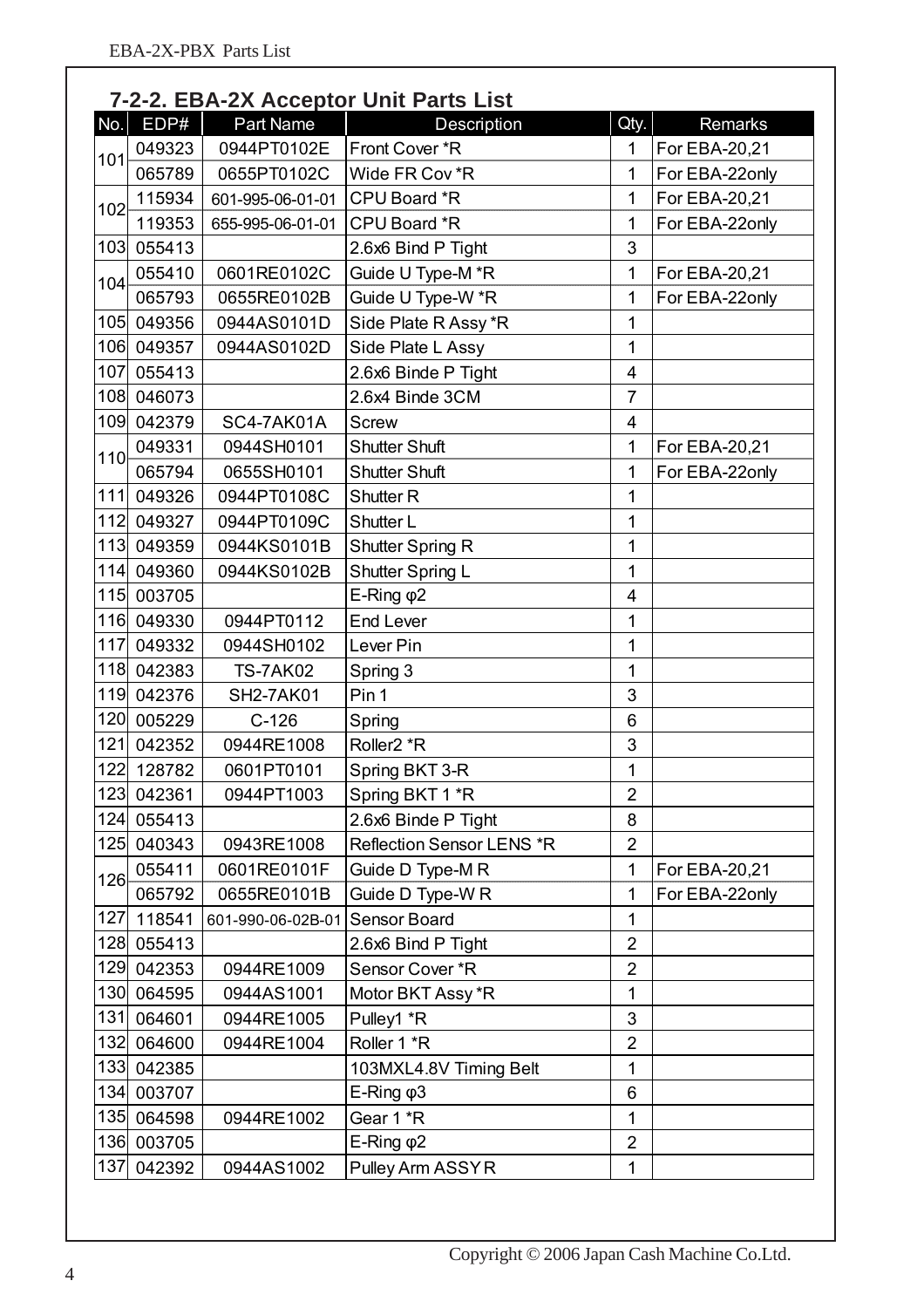| 138 064603<br>0944RE1007<br>Pulley 2 *R<br>1<br>Gear 2 *R<br>1<br>139 064599<br>0944RE1003<br>1<br>140 005230<br>E-534<br>Spring<br>141 042384<br>OK-1217J<br><b>DC Motor R</b><br>1<br>1<br>M3x5 SCREW WITH WASHER<br>142 003600<br>1<br>0944RE1001<br>143 064597<br>Encoder Gear *R<br>144 014548<br>2.6x5 Plate BC<br>1<br>$\mathbf 1$<br>0944PT0101E<br>049322<br>Frame R<br>For EBA-20,21<br>145<br>1<br>For EBA-22only<br>065788<br>0655PT0101C<br>Wide Frame R<br>1<br>For EBA-20,21<br>049325<br>0944PT0107F<br>Cover *R<br>146<br>1<br>065791<br>Wide Cover R<br>For EBA-22only<br>0655PT0104D<br>3<br>147 064602<br>0944RE1006<br>Frange *R<br>$\overline{2}$<br>148 046073<br>2.6x4 Binde 3CM<br>$\overline{2}$<br>149 055413<br>2.6x6 Binde P Tight<br>1<br>Relay Harness R<br>150 055534<br>990-05-01B<br>Convex *P<br>151 031977<br><b>T-18S</b><br>1<br>MAG Sensor Board R<br>1<br>152 118540<br>For EBA-21,22<br>601-990-06-03B-01<br>1<br>153 055535<br>For EBA-21,22<br>990-05-02A<br><b>MAG Harness R</b><br>1<br>154 128781<br>Spring BKT 3-L<br>0601PT0102<br>Sensor Bush $\phi$ 5 *R<br>$\overline{2}$<br>155 040342<br>0943RE1009<br>ROM Cover *R<br>$\mathbf{1}$<br>156 056813<br>0606RE0501A<br>EBA-20,21:68mm<br>0944RE0105A<br>059049<br>EBA Guide (L) R (Type 2)<br>EBA-22only:75mm<br>EBA-20,21:~72mm<br>051884<br>0944RE0104A<br>EBA Guide (L) R (Type 3)<br>EBA-22only:<br>70/80mm<br>EBA-20,21:<br>157<br>1<br>60/71/78mm<br>061500<br>0944RE0107B<br>EBA Guide (L) R (Type 4)<br>EBA-22only:<br>68/78/85mm<br>EBA-20,21:<br>67/78mm<br>0944RE0109C<br>078296<br>EBA Guide (L) R (Type 5)<br>EBA-22only:<br>75/85mm<br>EBA-20,21:68mm<br>059050<br>0944RE0106A<br>EBA Guide (R) R (Type 2)<br>EBA-22only:75mm<br>EBA-20,21:~72mm<br>051883<br>0944RE0103A<br>EBA Guide (R) R (Type 3)<br>EBA-22only:<br>70/80mm<br>EBA-20,21:<br>158<br>1<br>60/71/78mm<br>061501<br>EBA Guide (R) R (Type 4)<br>0944RE0108B<br>EBA-22only:<br>68/78/85mm<br>EBA-20,21:<br>67/78mm<br>078297<br>0944RE0110C<br>EBA Guide (R) R (Type 5)<br>EBA-22only:<br>75/85mm<br>159 058834<br>$\overline{2}$<br>M2 x 6 Plate Bis Tapping P Tight<br>160 066661<br>0601RE0103<br><b>MG Dummy</b><br>$\mathbf{1}$<br>For EBA-20only | No. | EDP# | Part Name | Description | Qty. | Remarks |
|----------------------------------------------------------------------------------------------------------------------------------------------------------------------------------------------------------------------------------------------------------------------------------------------------------------------------------------------------------------------------------------------------------------------------------------------------------------------------------------------------------------------------------------------------------------------------------------------------------------------------------------------------------------------------------------------------------------------------------------------------------------------------------------------------------------------------------------------------------------------------------------------------------------------------------------------------------------------------------------------------------------------------------------------------------------------------------------------------------------------------------------------------------------------------------------------------------------------------------------------------------------------------------------------------------------------------------------------------------------------------------------------------------------------------------------------------------------------------------------------------------------------------------------------------------------------------------------------------------------------------------------------------------------------------------------------------------------------------------------------------------------------------------------------------------------------------------------------------------------------------------------------------------------------------------------------------------------------------------------------------------------------------------------------------------------------------------------------------------------------------------------------------------------------------------------------------------------------------------------|-----|------|-----------|-------------|------|---------|
|                                                                                                                                                                                                                                                                                                                                                                                                                                                                                                                                                                                                                                                                                                                                                                                                                                                                                                                                                                                                                                                                                                                                                                                                                                                                                                                                                                                                                                                                                                                                                                                                                                                                                                                                                                                                                                                                                                                                                                                                                                                                                                                                                                                                                                        |     |      |           |             |      |         |
|                                                                                                                                                                                                                                                                                                                                                                                                                                                                                                                                                                                                                                                                                                                                                                                                                                                                                                                                                                                                                                                                                                                                                                                                                                                                                                                                                                                                                                                                                                                                                                                                                                                                                                                                                                                                                                                                                                                                                                                                                                                                                                                                                                                                                                        |     |      |           |             |      |         |
|                                                                                                                                                                                                                                                                                                                                                                                                                                                                                                                                                                                                                                                                                                                                                                                                                                                                                                                                                                                                                                                                                                                                                                                                                                                                                                                                                                                                                                                                                                                                                                                                                                                                                                                                                                                                                                                                                                                                                                                                                                                                                                                                                                                                                                        |     |      |           |             |      |         |
|                                                                                                                                                                                                                                                                                                                                                                                                                                                                                                                                                                                                                                                                                                                                                                                                                                                                                                                                                                                                                                                                                                                                                                                                                                                                                                                                                                                                                                                                                                                                                                                                                                                                                                                                                                                                                                                                                                                                                                                                                                                                                                                                                                                                                                        |     |      |           |             |      |         |
|                                                                                                                                                                                                                                                                                                                                                                                                                                                                                                                                                                                                                                                                                                                                                                                                                                                                                                                                                                                                                                                                                                                                                                                                                                                                                                                                                                                                                                                                                                                                                                                                                                                                                                                                                                                                                                                                                                                                                                                                                                                                                                                                                                                                                                        |     |      |           |             |      |         |
|                                                                                                                                                                                                                                                                                                                                                                                                                                                                                                                                                                                                                                                                                                                                                                                                                                                                                                                                                                                                                                                                                                                                                                                                                                                                                                                                                                                                                                                                                                                                                                                                                                                                                                                                                                                                                                                                                                                                                                                                                                                                                                                                                                                                                                        |     |      |           |             |      |         |
|                                                                                                                                                                                                                                                                                                                                                                                                                                                                                                                                                                                                                                                                                                                                                                                                                                                                                                                                                                                                                                                                                                                                                                                                                                                                                                                                                                                                                                                                                                                                                                                                                                                                                                                                                                                                                                                                                                                                                                                                                                                                                                                                                                                                                                        |     |      |           |             |      |         |
|                                                                                                                                                                                                                                                                                                                                                                                                                                                                                                                                                                                                                                                                                                                                                                                                                                                                                                                                                                                                                                                                                                                                                                                                                                                                                                                                                                                                                                                                                                                                                                                                                                                                                                                                                                                                                                                                                                                                                                                                                                                                                                                                                                                                                                        |     |      |           |             |      |         |
|                                                                                                                                                                                                                                                                                                                                                                                                                                                                                                                                                                                                                                                                                                                                                                                                                                                                                                                                                                                                                                                                                                                                                                                                                                                                                                                                                                                                                                                                                                                                                                                                                                                                                                                                                                                                                                                                                                                                                                                                                                                                                                                                                                                                                                        |     |      |           |             |      |         |
|                                                                                                                                                                                                                                                                                                                                                                                                                                                                                                                                                                                                                                                                                                                                                                                                                                                                                                                                                                                                                                                                                                                                                                                                                                                                                                                                                                                                                                                                                                                                                                                                                                                                                                                                                                                                                                                                                                                                                                                                                                                                                                                                                                                                                                        |     |      |           |             |      |         |
|                                                                                                                                                                                                                                                                                                                                                                                                                                                                                                                                                                                                                                                                                                                                                                                                                                                                                                                                                                                                                                                                                                                                                                                                                                                                                                                                                                                                                                                                                                                                                                                                                                                                                                                                                                                                                                                                                                                                                                                                                                                                                                                                                                                                                                        |     |      |           |             |      |         |
|                                                                                                                                                                                                                                                                                                                                                                                                                                                                                                                                                                                                                                                                                                                                                                                                                                                                                                                                                                                                                                                                                                                                                                                                                                                                                                                                                                                                                                                                                                                                                                                                                                                                                                                                                                                                                                                                                                                                                                                                                                                                                                                                                                                                                                        |     |      |           |             |      |         |
|                                                                                                                                                                                                                                                                                                                                                                                                                                                                                                                                                                                                                                                                                                                                                                                                                                                                                                                                                                                                                                                                                                                                                                                                                                                                                                                                                                                                                                                                                                                                                                                                                                                                                                                                                                                                                                                                                                                                                                                                                                                                                                                                                                                                                                        |     |      |           |             |      |         |
|                                                                                                                                                                                                                                                                                                                                                                                                                                                                                                                                                                                                                                                                                                                                                                                                                                                                                                                                                                                                                                                                                                                                                                                                                                                                                                                                                                                                                                                                                                                                                                                                                                                                                                                                                                                                                                                                                                                                                                                                                                                                                                                                                                                                                                        |     |      |           |             |      |         |
|                                                                                                                                                                                                                                                                                                                                                                                                                                                                                                                                                                                                                                                                                                                                                                                                                                                                                                                                                                                                                                                                                                                                                                                                                                                                                                                                                                                                                                                                                                                                                                                                                                                                                                                                                                                                                                                                                                                                                                                                                                                                                                                                                                                                                                        |     |      |           |             |      |         |
|                                                                                                                                                                                                                                                                                                                                                                                                                                                                                                                                                                                                                                                                                                                                                                                                                                                                                                                                                                                                                                                                                                                                                                                                                                                                                                                                                                                                                                                                                                                                                                                                                                                                                                                                                                                                                                                                                                                                                                                                                                                                                                                                                                                                                                        |     |      |           |             |      |         |
|                                                                                                                                                                                                                                                                                                                                                                                                                                                                                                                                                                                                                                                                                                                                                                                                                                                                                                                                                                                                                                                                                                                                                                                                                                                                                                                                                                                                                                                                                                                                                                                                                                                                                                                                                                                                                                                                                                                                                                                                                                                                                                                                                                                                                                        |     |      |           |             |      |         |
|                                                                                                                                                                                                                                                                                                                                                                                                                                                                                                                                                                                                                                                                                                                                                                                                                                                                                                                                                                                                                                                                                                                                                                                                                                                                                                                                                                                                                                                                                                                                                                                                                                                                                                                                                                                                                                                                                                                                                                                                                                                                                                                                                                                                                                        |     |      |           |             |      |         |
|                                                                                                                                                                                                                                                                                                                                                                                                                                                                                                                                                                                                                                                                                                                                                                                                                                                                                                                                                                                                                                                                                                                                                                                                                                                                                                                                                                                                                                                                                                                                                                                                                                                                                                                                                                                                                                                                                                                                                                                                                                                                                                                                                                                                                                        |     |      |           |             |      |         |
|                                                                                                                                                                                                                                                                                                                                                                                                                                                                                                                                                                                                                                                                                                                                                                                                                                                                                                                                                                                                                                                                                                                                                                                                                                                                                                                                                                                                                                                                                                                                                                                                                                                                                                                                                                                                                                                                                                                                                                                                                                                                                                                                                                                                                                        |     |      |           |             |      |         |
|                                                                                                                                                                                                                                                                                                                                                                                                                                                                                                                                                                                                                                                                                                                                                                                                                                                                                                                                                                                                                                                                                                                                                                                                                                                                                                                                                                                                                                                                                                                                                                                                                                                                                                                                                                                                                                                                                                                                                                                                                                                                                                                                                                                                                                        |     |      |           |             |      |         |
|                                                                                                                                                                                                                                                                                                                                                                                                                                                                                                                                                                                                                                                                                                                                                                                                                                                                                                                                                                                                                                                                                                                                                                                                                                                                                                                                                                                                                                                                                                                                                                                                                                                                                                                                                                                                                                                                                                                                                                                                                                                                                                                                                                                                                                        |     |      |           |             |      |         |
|                                                                                                                                                                                                                                                                                                                                                                                                                                                                                                                                                                                                                                                                                                                                                                                                                                                                                                                                                                                                                                                                                                                                                                                                                                                                                                                                                                                                                                                                                                                                                                                                                                                                                                                                                                                                                                                                                                                                                                                                                                                                                                                                                                                                                                        |     |      |           |             |      |         |
|                                                                                                                                                                                                                                                                                                                                                                                                                                                                                                                                                                                                                                                                                                                                                                                                                                                                                                                                                                                                                                                                                                                                                                                                                                                                                                                                                                                                                                                                                                                                                                                                                                                                                                                                                                                                                                                                                                                                                                                                                                                                                                                                                                                                                                        |     |      |           |             |      |         |
|                                                                                                                                                                                                                                                                                                                                                                                                                                                                                                                                                                                                                                                                                                                                                                                                                                                                                                                                                                                                                                                                                                                                                                                                                                                                                                                                                                                                                                                                                                                                                                                                                                                                                                                                                                                                                                                                                                                                                                                                                                                                                                                                                                                                                                        |     |      |           |             |      |         |
|                                                                                                                                                                                                                                                                                                                                                                                                                                                                                                                                                                                                                                                                                                                                                                                                                                                                                                                                                                                                                                                                                                                                                                                                                                                                                                                                                                                                                                                                                                                                                                                                                                                                                                                                                                                                                                                                                                                                                                                                                                                                                                                                                                                                                                        |     |      |           |             |      |         |
|                                                                                                                                                                                                                                                                                                                                                                                                                                                                                                                                                                                                                                                                                                                                                                                                                                                                                                                                                                                                                                                                                                                                                                                                                                                                                                                                                                                                                                                                                                                                                                                                                                                                                                                                                                                                                                                                                                                                                                                                                                                                                                                                                                                                                                        |     |      |           |             |      |         |
|                                                                                                                                                                                                                                                                                                                                                                                                                                                                                                                                                                                                                                                                                                                                                                                                                                                                                                                                                                                                                                                                                                                                                                                                                                                                                                                                                                                                                                                                                                                                                                                                                                                                                                                                                                                                                                                                                                                                                                                                                                                                                                                                                                                                                                        |     |      |           |             |      |         |
|                                                                                                                                                                                                                                                                                                                                                                                                                                                                                                                                                                                                                                                                                                                                                                                                                                                                                                                                                                                                                                                                                                                                                                                                                                                                                                                                                                                                                                                                                                                                                                                                                                                                                                                                                                                                                                                                                                                                                                                                                                                                                                                                                                                                                                        |     |      |           |             |      |         |
|                                                                                                                                                                                                                                                                                                                                                                                                                                                                                                                                                                                                                                                                                                                                                                                                                                                                                                                                                                                                                                                                                                                                                                                                                                                                                                                                                                                                                                                                                                                                                                                                                                                                                                                                                                                                                                                                                                                                                                                                                                                                                                                                                                                                                                        |     |      |           |             |      |         |
|                                                                                                                                                                                                                                                                                                                                                                                                                                                                                                                                                                                                                                                                                                                                                                                                                                                                                                                                                                                                                                                                                                                                                                                                                                                                                                                                                                                                                                                                                                                                                                                                                                                                                                                                                                                                                                                                                                                                                                                                                                                                                                                                                                                                                                        |     |      |           |             |      |         |
|                                                                                                                                                                                                                                                                                                                                                                                                                                                                                                                                                                                                                                                                                                                                                                                                                                                                                                                                                                                                                                                                                                                                                                                                                                                                                                                                                                                                                                                                                                                                                                                                                                                                                                                                                                                                                                                                                                                                                                                                                                                                                                                                                                                                                                        |     |      |           |             |      |         |
|                                                                                                                                                                                                                                                                                                                                                                                                                                                                                                                                                                                                                                                                                                                                                                                                                                                                                                                                                                                                                                                                                                                                                                                                                                                                                                                                                                                                                                                                                                                                                                                                                                                                                                                                                                                                                                                                                                                                                                                                                                                                                                                                                                                                                                        |     |      |           |             |      |         |
|                                                                                                                                                                                                                                                                                                                                                                                                                                                                                                                                                                                                                                                                                                                                                                                                                                                                                                                                                                                                                                                                                                                                                                                                                                                                                                                                                                                                                                                                                                                                                                                                                                                                                                                                                                                                                                                                                                                                                                                                                                                                                                                                                                                                                                        |     |      |           |             |      |         |
|                                                                                                                                                                                                                                                                                                                                                                                                                                                                                                                                                                                                                                                                                                                                                                                                                                                                                                                                                                                                                                                                                                                                                                                                                                                                                                                                                                                                                                                                                                                                                                                                                                                                                                                                                                                                                                                                                                                                                                                                                                                                                                                                                                                                                                        |     |      |           |             |      |         |
|                                                                                                                                                                                                                                                                                                                                                                                                                                                                                                                                                                                                                                                                                                                                                                                                                                                                                                                                                                                                                                                                                                                                                                                                                                                                                                                                                                                                                                                                                                                                                                                                                                                                                                                                                                                                                                                                                                                                                                                                                                                                                                                                                                                                                                        |     |      |           |             |      |         |
|                                                                                                                                                                                                                                                                                                                                                                                                                                                                                                                                                                                                                                                                                                                                                                                                                                                                                                                                                                                                                                                                                                                                                                                                                                                                                                                                                                                                                                                                                                                                                                                                                                                                                                                                                                                                                                                                                                                                                                                                                                                                                                                                                                                                                                        |     |      |           |             |      |         |
|                                                                                                                                                                                                                                                                                                                                                                                                                                                                                                                                                                                                                                                                                                                                                                                                                                                                                                                                                                                                                                                                                                                                                                                                                                                                                                                                                                                                                                                                                                                                                                                                                                                                                                                                                                                                                                                                                                                                                                                                                                                                                                                                                                                                                                        |     |      |           |             |      |         |
|                                                                                                                                                                                                                                                                                                                                                                                                                                                                                                                                                                                                                                                                                                                                                                                                                                                                                                                                                                                                                                                                                                                                                                                                                                                                                                                                                                                                                                                                                                                                                                                                                                                                                                                                                                                                                                                                                                                                                                                                                                                                                                                                                                                                                                        |     |      |           |             |      |         |
|                                                                                                                                                                                                                                                                                                                                                                                                                                                                                                                                                                                                                                                                                                                                                                                                                                                                                                                                                                                                                                                                                                                                                                                                                                                                                                                                                                                                                                                                                                                                                                                                                                                                                                                                                                                                                                                                                                                                                                                                                                                                                                                                                                                                                                        |     |      |           |             |      |         |
|                                                                                                                                                                                                                                                                                                                                                                                                                                                                                                                                                                                                                                                                                                                                                                                                                                                                                                                                                                                                                                                                                                                                                                                                                                                                                                                                                                                                                                                                                                                                                                                                                                                                                                                                                                                                                                                                                                                                                                                                                                                                                                                                                                                                                                        |     |      |           |             |      |         |
|                                                                                                                                                                                                                                                                                                                                                                                                                                                                                                                                                                                                                                                                                                                                                                                                                                                                                                                                                                                                                                                                                                                                                                                                                                                                                                                                                                                                                                                                                                                                                                                                                                                                                                                                                                                                                                                                                                                                                                                                                                                                                                                                                                                                                                        |     |      |           |             |      |         |
|                                                                                                                                                                                                                                                                                                                                                                                                                                                                                                                                                                                                                                                                                                                                                                                                                                                                                                                                                                                                                                                                                                                                                                                                                                                                                                                                                                                                                                                                                                                                                                                                                                                                                                                                                                                                                                                                                                                                                                                                                                                                                                                                                                                                                                        |     |      |           |             |      |         |
|                                                                                                                                                                                                                                                                                                                                                                                                                                                                                                                                                                                                                                                                                                                                                                                                                                                                                                                                                                                                                                                                                                                                                                                                                                                                                                                                                                                                                                                                                                                                                                                                                                                                                                                                                                                                                                                                                                                                                                                                                                                                                                                                                                                                                                        |     |      |           |             |      |         |
|                                                                                                                                                                                                                                                                                                                                                                                                                                                                                                                                                                                                                                                                                                                                                                                                                                                                                                                                                                                                                                                                                                                                                                                                                                                                                                                                                                                                                                                                                                                                                                                                                                                                                                                                                                                                                                                                                                                                                                                                                                                                                                                                                                                                                                        |     |      |           |             |      |         |
|                                                                                                                                                                                                                                                                                                                                                                                                                                                                                                                                                                                                                                                                                                                                                                                                                                                                                                                                                                                                                                                                                                                                                                                                                                                                                                                                                                                                                                                                                                                                                                                                                                                                                                                                                                                                                                                                                                                                                                                                                                                                                                                                                                                                                                        |     |      |           |             |      |         |
|                                                                                                                                                                                                                                                                                                                                                                                                                                                                                                                                                                                                                                                                                                                                                                                                                                                                                                                                                                                                                                                                                                                                                                                                                                                                                                                                                                                                                                                                                                                                                                                                                                                                                                                                                                                                                                                                                                                                                                                                                                                                                                                                                                                                                                        |     |      |           |             |      |         |
|                                                                                                                                                                                                                                                                                                                                                                                                                                                                                                                                                                                                                                                                                                                                                                                                                                                                                                                                                                                                                                                                                                                                                                                                                                                                                                                                                                                                                                                                                                                                                                                                                                                                                                                                                                                                                                                                                                                                                                                                                                                                                                                                                                                                                                        |     |      |           |             |      |         |
|                                                                                                                                                                                                                                                                                                                                                                                                                                                                                                                                                                                                                                                                                                                                                                                                                                                                                                                                                                                                                                                                                                                                                                                                                                                                                                                                                                                                                                                                                                                                                                                                                                                                                                                                                                                                                                                                                                                                                                                                                                                                                                                                                                                                                                        |     |      |           |             |      |         |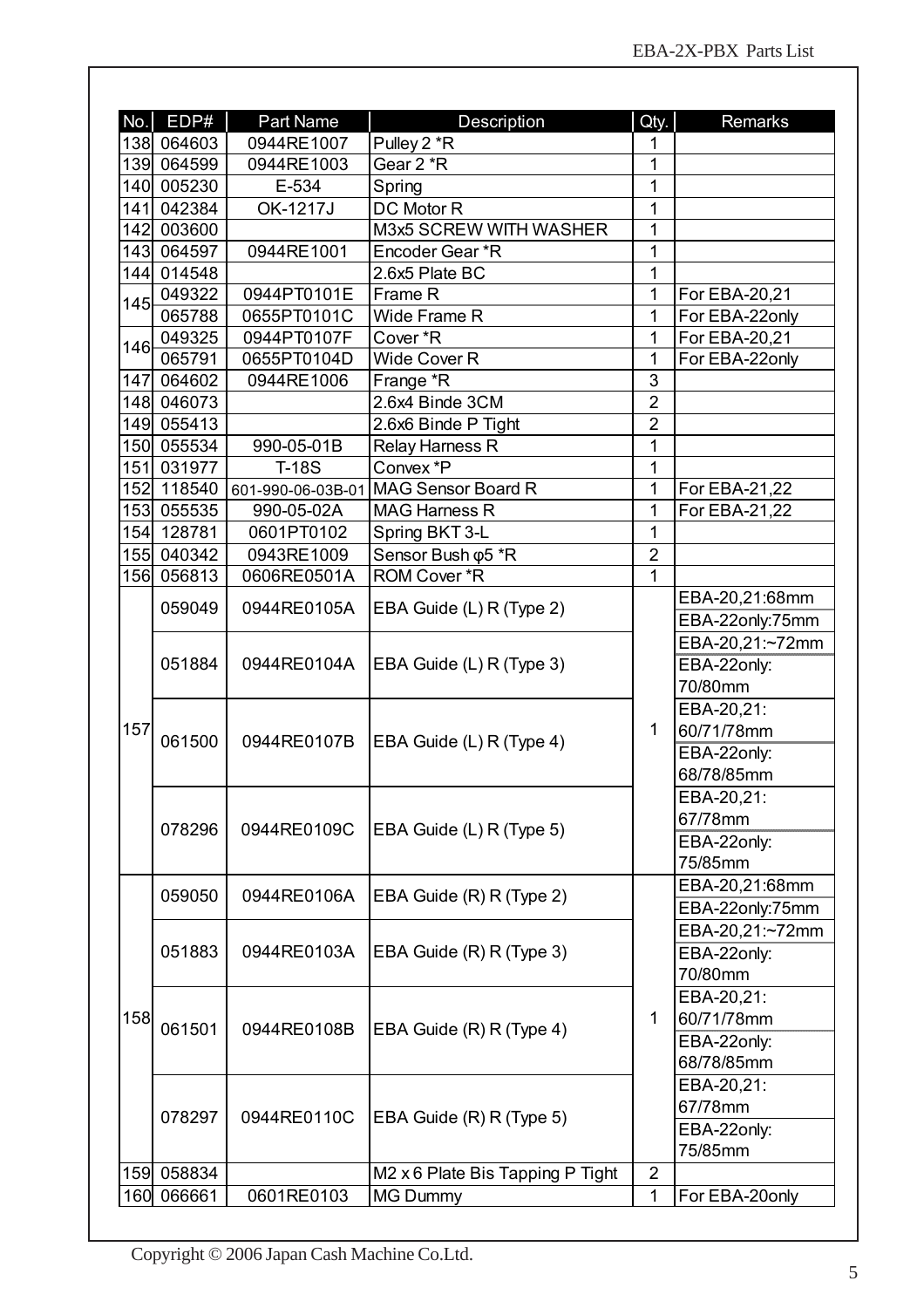# **7-3. EBA-PBX Unit**



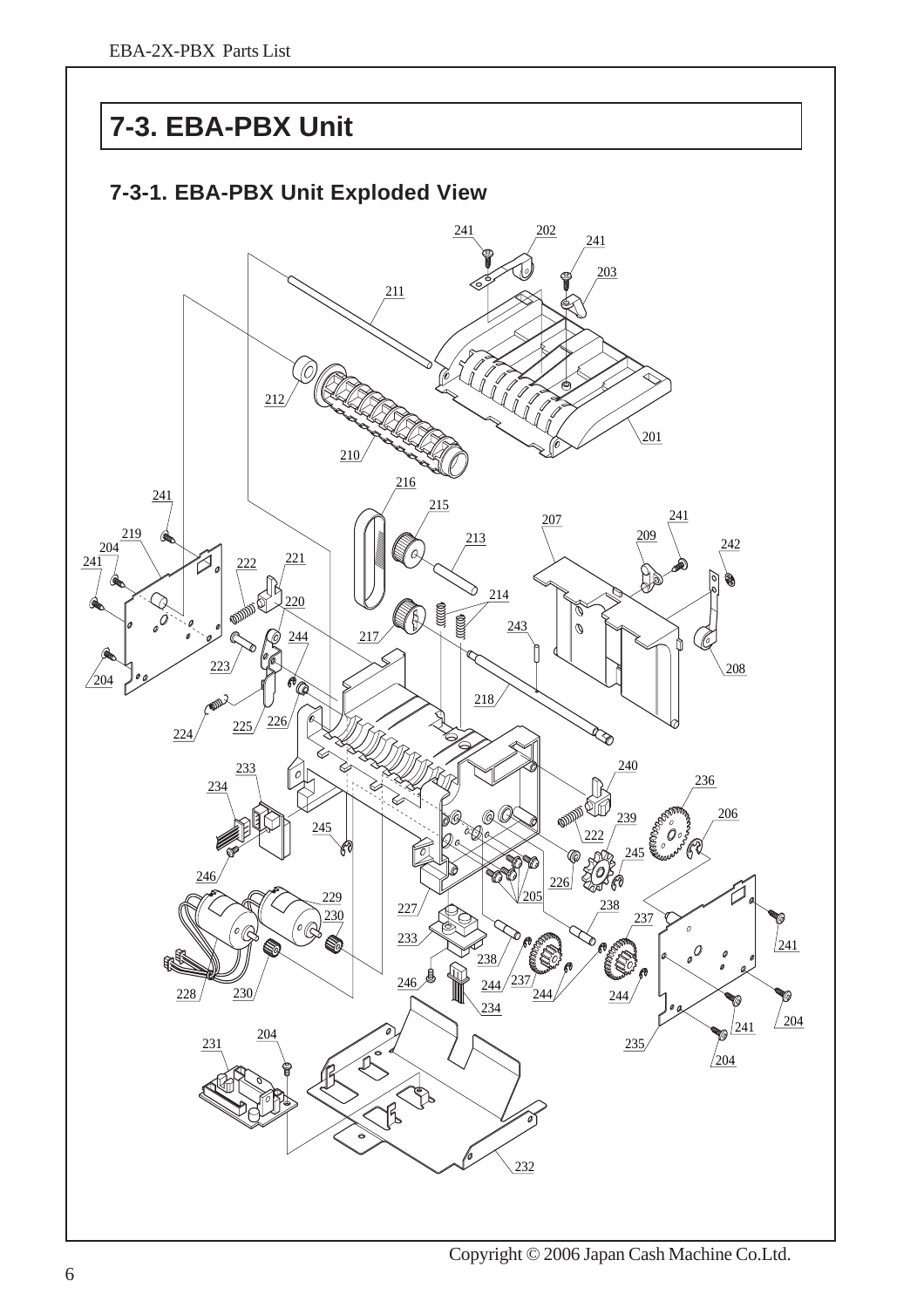| EDP#<br><b>Part Name</b><br>No.<br><b>Description</b><br><b>Remarks</b><br>Qty.<br>065798<br>0655RE0202A<br>Wide Guide UR<br>For EBA-PB2only<br>1<br>201<br>061077<br>0632RE0102A<br>Guide UR<br>1<br>For EBA-PBonly<br>202<br>1<br>061086<br>0632AS0101A<br>Roller Arm B Assy R<br>057377<br>990-03-21<br>Prism *P<br>203<br>1<br>5<br>014547<br>204<br>2.6x5 Bind<br>003609<br>205<br>3x6 Pan Head W Sems<br>4<br>1<br>003709<br>206<br>$E$ -Ring $\varphi$ 5<br>$\mathbf 1$<br>For EBA-PB2: Type1only<br>1<br>065802<br>For EBA-PB2: Type2only<br>0655RE0203A<br><b>Wide Rear Guide</b><br>207<br>061069<br>1<br>For EBA-PB: Type1only<br>0632RE0103B<br>Rear Guide B R<br>For EBA-PB: Type2only<br>061249<br>0632RE0110B<br>1<br>Rear Guide A R<br>1<br>For EBA-PB2: Type1only<br>061086<br>0632AS0101A<br>Roller Arm B Assy R<br>For EBA-PB2: Type2only<br>061250<br>0632AS0104<br>Roller Arm A Assy<br>1<br>208<br>Roller Arm B Assy R<br>061086<br>1<br>For EBA-PB: Type1only<br>0632AS0101A<br>061250<br>Roller Arm A Assy<br>1<br>For EBA-PB: Type2only<br>0632AS0104<br>For EBA-PB2: Type1,2<br>Prism *P<br>1<br>209<br>057377<br>990-03-21<br>For EBA-PB: Type1,2<br>1<br>For EBA-PB2<br>065799<br>0655RE0204A<br>PB Guide W R<br>210<br>057243<br>0606RE0102B<br>For EBA-PB<br>PB Stopper R<br>1<br>0655SH0201<br>Cover Shaft W<br>1<br>For EBA-PB2<br>065800<br>211<br>061085<br>0632SH0101<br><b>Cover Shaft</b><br>1<br>For EBA-PB<br>212<br>014156<br>1<br>OWC-6-12-6-IN<br>One-way Clatch<br>213<br>061080<br><b>Pulley Pin</b><br>1<br>0632SH0104<br>$\overline{2}$<br>$C-170$<br>214<br>061095<br>Spring<br>Driven Roller *R<br>061075<br>1<br>215<br>0632RE0106A<br>1<br>061072<br>216<br>52MXL6.4V Timing Belt<br>217<br>061076<br>0632RE0105B<br>Drive Roller R<br>1<br>1<br>For EBA-PB2only<br>065801<br>0655SH0202<br>Drive Shaft W<br>218<br>For EBA-PBonly<br>061082<br>0632SH0102<br>Drive Shaft<br>1<br>1<br>SIDE COV LAS R<br>219<br>061083<br>0632AS0103B<br>052580<br>0943RE0515C<br>Arm Roller 1 R<br>$\mathbf 1$<br>220<br>1<br>221<br>061073<br>0632RE0108A<br>Guide Latch L R<br>$C-141$<br>Spring (NO.1042)<br>061094<br>$\overline{2}$<br>222<br>061078<br>0632SH0106<br>PB Arm Shaft<br>1<br>223<br>$\mathbf{1}$<br>035276<br>E-573<br>224<br>Spring<br>Stopper Arm Assy *R<br>1<br>225<br>057202<br>0606AS0105B<br>$\overline{2}$<br>026109<br>0632RE1001<br>(RE-7V11) Shaft Receiver *R<br>226<br>Wide PB Frame R<br>$\mathbf 1$<br>065797<br>0655RE0201A<br>For EBA-PB2only<br>227<br>PB Frame *R<br>$\mathbf 1$<br>For EBA-PBonly<br>061081<br>0632RE0101B<br>228<br>068572<br>(HK) PB Motor R<br>1<br>632-992-05-02A-01<br>$\mathbf{1}$<br>(HK) Feed Motor R<br>068571<br>229<br>632-992-05-03A-01<br>$\overline{2}$<br><b>GEAR M0.5-10 R</b><br>230<br>057246<br>0606RE0105B<br>1<br>231<br>118542<br>632-992-06-21-01<br>(HK) PB Board R<br>Wide Under Frame R<br>$\mathbf 1$<br>065796<br>0655PT0201D<br>For EBA-PB2only<br>232<br>$\mathbf 1$<br>061068<br>0632PT0102A<br><b>Under Frame R</b><br>For EBA-PBonly |  | 7-3-1. EBA-PBX Unit Parts List |  |  |
|-----------------------------------------------------------------------------------------------------------------------------------------------------------------------------------------------------------------------------------------------------------------------------------------------------------------------------------------------------------------------------------------------------------------------------------------------------------------------------------------------------------------------------------------------------------------------------------------------------------------------------------------------------------------------------------------------------------------------------------------------------------------------------------------------------------------------------------------------------------------------------------------------------------------------------------------------------------------------------------------------------------------------------------------------------------------------------------------------------------------------------------------------------------------------------------------------------------------------------------------------------------------------------------------------------------------------------------------------------------------------------------------------------------------------------------------------------------------------------------------------------------------------------------------------------------------------------------------------------------------------------------------------------------------------------------------------------------------------------------------------------------------------------------------------------------------------------------------------------------------------------------------------------------------------------------------------------------------------------------------------------------------------------------------------------------------------------------------------------------------------------------------------------------------------------------------------------------------------------------------------------------------------------------------------------------------------------------------------------------------------------------------------------------------------------------------------------------------------------------------------------------------------------------------------------------------------------------------------------------------------------------------------------------------------------------------------------------------------------------------------------------------------------------------------------------------------------------------------------------------------------------------------------------------------------------------------------------------------------------------------------------------------------------------------------------------|--|--------------------------------|--|--|
|                                                                                                                                                                                                                                                                                                                                                                                                                                                                                                                                                                                                                                                                                                                                                                                                                                                                                                                                                                                                                                                                                                                                                                                                                                                                                                                                                                                                                                                                                                                                                                                                                                                                                                                                                                                                                                                                                                                                                                                                                                                                                                                                                                                                                                                                                                                                                                                                                                                                                                                                                                                                                                                                                                                                                                                                                                                                                                                                                                                                                                                                 |  |                                |  |  |
|                                                                                                                                                                                                                                                                                                                                                                                                                                                                                                                                                                                                                                                                                                                                                                                                                                                                                                                                                                                                                                                                                                                                                                                                                                                                                                                                                                                                                                                                                                                                                                                                                                                                                                                                                                                                                                                                                                                                                                                                                                                                                                                                                                                                                                                                                                                                                                                                                                                                                                                                                                                                                                                                                                                                                                                                                                                                                                                                                                                                                                                                 |  |                                |  |  |
|                                                                                                                                                                                                                                                                                                                                                                                                                                                                                                                                                                                                                                                                                                                                                                                                                                                                                                                                                                                                                                                                                                                                                                                                                                                                                                                                                                                                                                                                                                                                                                                                                                                                                                                                                                                                                                                                                                                                                                                                                                                                                                                                                                                                                                                                                                                                                                                                                                                                                                                                                                                                                                                                                                                                                                                                                                                                                                                                                                                                                                                                 |  |                                |  |  |
|                                                                                                                                                                                                                                                                                                                                                                                                                                                                                                                                                                                                                                                                                                                                                                                                                                                                                                                                                                                                                                                                                                                                                                                                                                                                                                                                                                                                                                                                                                                                                                                                                                                                                                                                                                                                                                                                                                                                                                                                                                                                                                                                                                                                                                                                                                                                                                                                                                                                                                                                                                                                                                                                                                                                                                                                                                                                                                                                                                                                                                                                 |  |                                |  |  |
|                                                                                                                                                                                                                                                                                                                                                                                                                                                                                                                                                                                                                                                                                                                                                                                                                                                                                                                                                                                                                                                                                                                                                                                                                                                                                                                                                                                                                                                                                                                                                                                                                                                                                                                                                                                                                                                                                                                                                                                                                                                                                                                                                                                                                                                                                                                                                                                                                                                                                                                                                                                                                                                                                                                                                                                                                                                                                                                                                                                                                                                                 |  |                                |  |  |
|                                                                                                                                                                                                                                                                                                                                                                                                                                                                                                                                                                                                                                                                                                                                                                                                                                                                                                                                                                                                                                                                                                                                                                                                                                                                                                                                                                                                                                                                                                                                                                                                                                                                                                                                                                                                                                                                                                                                                                                                                                                                                                                                                                                                                                                                                                                                                                                                                                                                                                                                                                                                                                                                                                                                                                                                                                                                                                                                                                                                                                                                 |  |                                |  |  |
|                                                                                                                                                                                                                                                                                                                                                                                                                                                                                                                                                                                                                                                                                                                                                                                                                                                                                                                                                                                                                                                                                                                                                                                                                                                                                                                                                                                                                                                                                                                                                                                                                                                                                                                                                                                                                                                                                                                                                                                                                                                                                                                                                                                                                                                                                                                                                                                                                                                                                                                                                                                                                                                                                                                                                                                                                                                                                                                                                                                                                                                                 |  |                                |  |  |
|                                                                                                                                                                                                                                                                                                                                                                                                                                                                                                                                                                                                                                                                                                                                                                                                                                                                                                                                                                                                                                                                                                                                                                                                                                                                                                                                                                                                                                                                                                                                                                                                                                                                                                                                                                                                                                                                                                                                                                                                                                                                                                                                                                                                                                                                                                                                                                                                                                                                                                                                                                                                                                                                                                                                                                                                                                                                                                                                                                                                                                                                 |  |                                |  |  |
|                                                                                                                                                                                                                                                                                                                                                                                                                                                                                                                                                                                                                                                                                                                                                                                                                                                                                                                                                                                                                                                                                                                                                                                                                                                                                                                                                                                                                                                                                                                                                                                                                                                                                                                                                                                                                                                                                                                                                                                                                                                                                                                                                                                                                                                                                                                                                                                                                                                                                                                                                                                                                                                                                                                                                                                                                                                                                                                                                                                                                                                                 |  |                                |  |  |
|                                                                                                                                                                                                                                                                                                                                                                                                                                                                                                                                                                                                                                                                                                                                                                                                                                                                                                                                                                                                                                                                                                                                                                                                                                                                                                                                                                                                                                                                                                                                                                                                                                                                                                                                                                                                                                                                                                                                                                                                                                                                                                                                                                                                                                                                                                                                                                                                                                                                                                                                                                                                                                                                                                                                                                                                                                                                                                                                                                                                                                                                 |  |                                |  |  |
|                                                                                                                                                                                                                                                                                                                                                                                                                                                                                                                                                                                                                                                                                                                                                                                                                                                                                                                                                                                                                                                                                                                                                                                                                                                                                                                                                                                                                                                                                                                                                                                                                                                                                                                                                                                                                                                                                                                                                                                                                                                                                                                                                                                                                                                                                                                                                                                                                                                                                                                                                                                                                                                                                                                                                                                                                                                                                                                                                                                                                                                                 |  |                                |  |  |
|                                                                                                                                                                                                                                                                                                                                                                                                                                                                                                                                                                                                                                                                                                                                                                                                                                                                                                                                                                                                                                                                                                                                                                                                                                                                                                                                                                                                                                                                                                                                                                                                                                                                                                                                                                                                                                                                                                                                                                                                                                                                                                                                                                                                                                                                                                                                                                                                                                                                                                                                                                                                                                                                                                                                                                                                                                                                                                                                                                                                                                                                 |  |                                |  |  |
|                                                                                                                                                                                                                                                                                                                                                                                                                                                                                                                                                                                                                                                                                                                                                                                                                                                                                                                                                                                                                                                                                                                                                                                                                                                                                                                                                                                                                                                                                                                                                                                                                                                                                                                                                                                                                                                                                                                                                                                                                                                                                                                                                                                                                                                                                                                                                                                                                                                                                                                                                                                                                                                                                                                                                                                                                                                                                                                                                                                                                                                                 |  |                                |  |  |
|                                                                                                                                                                                                                                                                                                                                                                                                                                                                                                                                                                                                                                                                                                                                                                                                                                                                                                                                                                                                                                                                                                                                                                                                                                                                                                                                                                                                                                                                                                                                                                                                                                                                                                                                                                                                                                                                                                                                                                                                                                                                                                                                                                                                                                                                                                                                                                                                                                                                                                                                                                                                                                                                                                                                                                                                                                                                                                                                                                                                                                                                 |  |                                |  |  |
|                                                                                                                                                                                                                                                                                                                                                                                                                                                                                                                                                                                                                                                                                                                                                                                                                                                                                                                                                                                                                                                                                                                                                                                                                                                                                                                                                                                                                                                                                                                                                                                                                                                                                                                                                                                                                                                                                                                                                                                                                                                                                                                                                                                                                                                                                                                                                                                                                                                                                                                                                                                                                                                                                                                                                                                                                                                                                                                                                                                                                                                                 |  |                                |  |  |
|                                                                                                                                                                                                                                                                                                                                                                                                                                                                                                                                                                                                                                                                                                                                                                                                                                                                                                                                                                                                                                                                                                                                                                                                                                                                                                                                                                                                                                                                                                                                                                                                                                                                                                                                                                                                                                                                                                                                                                                                                                                                                                                                                                                                                                                                                                                                                                                                                                                                                                                                                                                                                                                                                                                                                                                                                                                                                                                                                                                                                                                                 |  |                                |  |  |
|                                                                                                                                                                                                                                                                                                                                                                                                                                                                                                                                                                                                                                                                                                                                                                                                                                                                                                                                                                                                                                                                                                                                                                                                                                                                                                                                                                                                                                                                                                                                                                                                                                                                                                                                                                                                                                                                                                                                                                                                                                                                                                                                                                                                                                                                                                                                                                                                                                                                                                                                                                                                                                                                                                                                                                                                                                                                                                                                                                                                                                                                 |  |                                |  |  |
|                                                                                                                                                                                                                                                                                                                                                                                                                                                                                                                                                                                                                                                                                                                                                                                                                                                                                                                                                                                                                                                                                                                                                                                                                                                                                                                                                                                                                                                                                                                                                                                                                                                                                                                                                                                                                                                                                                                                                                                                                                                                                                                                                                                                                                                                                                                                                                                                                                                                                                                                                                                                                                                                                                                                                                                                                                                                                                                                                                                                                                                                 |  |                                |  |  |
|                                                                                                                                                                                                                                                                                                                                                                                                                                                                                                                                                                                                                                                                                                                                                                                                                                                                                                                                                                                                                                                                                                                                                                                                                                                                                                                                                                                                                                                                                                                                                                                                                                                                                                                                                                                                                                                                                                                                                                                                                                                                                                                                                                                                                                                                                                                                                                                                                                                                                                                                                                                                                                                                                                                                                                                                                                                                                                                                                                                                                                                                 |  |                                |  |  |
|                                                                                                                                                                                                                                                                                                                                                                                                                                                                                                                                                                                                                                                                                                                                                                                                                                                                                                                                                                                                                                                                                                                                                                                                                                                                                                                                                                                                                                                                                                                                                                                                                                                                                                                                                                                                                                                                                                                                                                                                                                                                                                                                                                                                                                                                                                                                                                                                                                                                                                                                                                                                                                                                                                                                                                                                                                                                                                                                                                                                                                                                 |  |                                |  |  |
|                                                                                                                                                                                                                                                                                                                                                                                                                                                                                                                                                                                                                                                                                                                                                                                                                                                                                                                                                                                                                                                                                                                                                                                                                                                                                                                                                                                                                                                                                                                                                                                                                                                                                                                                                                                                                                                                                                                                                                                                                                                                                                                                                                                                                                                                                                                                                                                                                                                                                                                                                                                                                                                                                                                                                                                                                                                                                                                                                                                                                                                                 |  |                                |  |  |
|                                                                                                                                                                                                                                                                                                                                                                                                                                                                                                                                                                                                                                                                                                                                                                                                                                                                                                                                                                                                                                                                                                                                                                                                                                                                                                                                                                                                                                                                                                                                                                                                                                                                                                                                                                                                                                                                                                                                                                                                                                                                                                                                                                                                                                                                                                                                                                                                                                                                                                                                                                                                                                                                                                                                                                                                                                                                                                                                                                                                                                                                 |  |                                |  |  |
|                                                                                                                                                                                                                                                                                                                                                                                                                                                                                                                                                                                                                                                                                                                                                                                                                                                                                                                                                                                                                                                                                                                                                                                                                                                                                                                                                                                                                                                                                                                                                                                                                                                                                                                                                                                                                                                                                                                                                                                                                                                                                                                                                                                                                                                                                                                                                                                                                                                                                                                                                                                                                                                                                                                                                                                                                                                                                                                                                                                                                                                                 |  |                                |  |  |
|                                                                                                                                                                                                                                                                                                                                                                                                                                                                                                                                                                                                                                                                                                                                                                                                                                                                                                                                                                                                                                                                                                                                                                                                                                                                                                                                                                                                                                                                                                                                                                                                                                                                                                                                                                                                                                                                                                                                                                                                                                                                                                                                                                                                                                                                                                                                                                                                                                                                                                                                                                                                                                                                                                                                                                                                                                                                                                                                                                                                                                                                 |  |                                |  |  |
|                                                                                                                                                                                                                                                                                                                                                                                                                                                                                                                                                                                                                                                                                                                                                                                                                                                                                                                                                                                                                                                                                                                                                                                                                                                                                                                                                                                                                                                                                                                                                                                                                                                                                                                                                                                                                                                                                                                                                                                                                                                                                                                                                                                                                                                                                                                                                                                                                                                                                                                                                                                                                                                                                                                                                                                                                                                                                                                                                                                                                                                                 |  |                                |  |  |
|                                                                                                                                                                                                                                                                                                                                                                                                                                                                                                                                                                                                                                                                                                                                                                                                                                                                                                                                                                                                                                                                                                                                                                                                                                                                                                                                                                                                                                                                                                                                                                                                                                                                                                                                                                                                                                                                                                                                                                                                                                                                                                                                                                                                                                                                                                                                                                                                                                                                                                                                                                                                                                                                                                                                                                                                                                                                                                                                                                                                                                                                 |  |                                |  |  |
|                                                                                                                                                                                                                                                                                                                                                                                                                                                                                                                                                                                                                                                                                                                                                                                                                                                                                                                                                                                                                                                                                                                                                                                                                                                                                                                                                                                                                                                                                                                                                                                                                                                                                                                                                                                                                                                                                                                                                                                                                                                                                                                                                                                                                                                                                                                                                                                                                                                                                                                                                                                                                                                                                                                                                                                                                                                                                                                                                                                                                                                                 |  |                                |  |  |
|                                                                                                                                                                                                                                                                                                                                                                                                                                                                                                                                                                                                                                                                                                                                                                                                                                                                                                                                                                                                                                                                                                                                                                                                                                                                                                                                                                                                                                                                                                                                                                                                                                                                                                                                                                                                                                                                                                                                                                                                                                                                                                                                                                                                                                                                                                                                                                                                                                                                                                                                                                                                                                                                                                                                                                                                                                                                                                                                                                                                                                                                 |  |                                |  |  |
|                                                                                                                                                                                                                                                                                                                                                                                                                                                                                                                                                                                                                                                                                                                                                                                                                                                                                                                                                                                                                                                                                                                                                                                                                                                                                                                                                                                                                                                                                                                                                                                                                                                                                                                                                                                                                                                                                                                                                                                                                                                                                                                                                                                                                                                                                                                                                                                                                                                                                                                                                                                                                                                                                                                                                                                                                                                                                                                                                                                                                                                                 |  |                                |  |  |
|                                                                                                                                                                                                                                                                                                                                                                                                                                                                                                                                                                                                                                                                                                                                                                                                                                                                                                                                                                                                                                                                                                                                                                                                                                                                                                                                                                                                                                                                                                                                                                                                                                                                                                                                                                                                                                                                                                                                                                                                                                                                                                                                                                                                                                                                                                                                                                                                                                                                                                                                                                                                                                                                                                                                                                                                                                                                                                                                                                                                                                                                 |  |                                |  |  |
|                                                                                                                                                                                                                                                                                                                                                                                                                                                                                                                                                                                                                                                                                                                                                                                                                                                                                                                                                                                                                                                                                                                                                                                                                                                                                                                                                                                                                                                                                                                                                                                                                                                                                                                                                                                                                                                                                                                                                                                                                                                                                                                                                                                                                                                                                                                                                                                                                                                                                                                                                                                                                                                                                                                                                                                                                                                                                                                                                                                                                                                                 |  |                                |  |  |
|                                                                                                                                                                                                                                                                                                                                                                                                                                                                                                                                                                                                                                                                                                                                                                                                                                                                                                                                                                                                                                                                                                                                                                                                                                                                                                                                                                                                                                                                                                                                                                                                                                                                                                                                                                                                                                                                                                                                                                                                                                                                                                                                                                                                                                                                                                                                                                                                                                                                                                                                                                                                                                                                                                                                                                                                                                                                                                                                                                                                                                                                 |  |                                |  |  |
|                                                                                                                                                                                                                                                                                                                                                                                                                                                                                                                                                                                                                                                                                                                                                                                                                                                                                                                                                                                                                                                                                                                                                                                                                                                                                                                                                                                                                                                                                                                                                                                                                                                                                                                                                                                                                                                                                                                                                                                                                                                                                                                                                                                                                                                                                                                                                                                                                                                                                                                                                                                                                                                                                                                                                                                                                                                                                                                                                                                                                                                                 |  |                                |  |  |
|                                                                                                                                                                                                                                                                                                                                                                                                                                                                                                                                                                                                                                                                                                                                                                                                                                                                                                                                                                                                                                                                                                                                                                                                                                                                                                                                                                                                                                                                                                                                                                                                                                                                                                                                                                                                                                                                                                                                                                                                                                                                                                                                                                                                                                                                                                                                                                                                                                                                                                                                                                                                                                                                                                                                                                                                                                                                                                                                                                                                                                                                 |  |                                |  |  |
|                                                                                                                                                                                                                                                                                                                                                                                                                                                                                                                                                                                                                                                                                                                                                                                                                                                                                                                                                                                                                                                                                                                                                                                                                                                                                                                                                                                                                                                                                                                                                                                                                                                                                                                                                                                                                                                                                                                                                                                                                                                                                                                                                                                                                                                                                                                                                                                                                                                                                                                                                                                                                                                                                                                                                                                                                                                                                                                                                                                                                                                                 |  |                                |  |  |
|                                                                                                                                                                                                                                                                                                                                                                                                                                                                                                                                                                                                                                                                                                                                                                                                                                                                                                                                                                                                                                                                                                                                                                                                                                                                                                                                                                                                                                                                                                                                                                                                                                                                                                                                                                                                                                                                                                                                                                                                                                                                                                                                                                                                                                                                                                                                                                                                                                                                                                                                                                                                                                                                                                                                                                                                                                                                                                                                                                                                                                                                 |  |                                |  |  |
|                                                                                                                                                                                                                                                                                                                                                                                                                                                                                                                                                                                                                                                                                                                                                                                                                                                                                                                                                                                                                                                                                                                                                                                                                                                                                                                                                                                                                                                                                                                                                                                                                                                                                                                                                                                                                                                                                                                                                                                                                                                                                                                                                                                                                                                                                                                                                                                                                                                                                                                                                                                                                                                                                                                                                                                                                                                                                                                                                                                                                                                                 |  |                                |  |  |
|                                                                                                                                                                                                                                                                                                                                                                                                                                                                                                                                                                                                                                                                                                                                                                                                                                                                                                                                                                                                                                                                                                                                                                                                                                                                                                                                                                                                                                                                                                                                                                                                                                                                                                                                                                                                                                                                                                                                                                                                                                                                                                                                                                                                                                                                                                                                                                                                                                                                                                                                                                                                                                                                                                                                                                                                                                                                                                                                                                                                                                                                 |  |                                |  |  |
|                                                                                                                                                                                                                                                                                                                                                                                                                                                                                                                                                                                                                                                                                                                                                                                                                                                                                                                                                                                                                                                                                                                                                                                                                                                                                                                                                                                                                                                                                                                                                                                                                                                                                                                                                                                                                                                                                                                                                                                                                                                                                                                                                                                                                                                                                                                                                                                                                                                                                                                                                                                                                                                                                                                                                                                                                                                                                                                                                                                                                                                                 |  |                                |  |  |
|                                                                                                                                                                                                                                                                                                                                                                                                                                                                                                                                                                                                                                                                                                                                                                                                                                                                                                                                                                                                                                                                                                                                                                                                                                                                                                                                                                                                                                                                                                                                                                                                                                                                                                                                                                                                                                                                                                                                                                                                                                                                                                                                                                                                                                                                                                                                                                                                                                                                                                                                                                                                                                                                                                                                                                                                                                                                                                                                                                                                                                                                 |  |                                |  |  |
|                                                                                                                                                                                                                                                                                                                                                                                                                                                                                                                                                                                                                                                                                                                                                                                                                                                                                                                                                                                                                                                                                                                                                                                                                                                                                                                                                                                                                                                                                                                                                                                                                                                                                                                                                                                                                                                                                                                                                                                                                                                                                                                                                                                                                                                                                                                                                                                                                                                                                                                                                                                                                                                                                                                                                                                                                                                                                                                                                                                                                                                                 |  |                                |  |  |
|                                                                                                                                                                                                                                                                                                                                                                                                                                                                                                                                                                                                                                                                                                                                                                                                                                                                                                                                                                                                                                                                                                                                                                                                                                                                                                                                                                                                                                                                                                                                                                                                                                                                                                                                                                                                                                                                                                                                                                                                                                                                                                                                                                                                                                                                                                                                                                                                                                                                                                                                                                                                                                                                                                                                                                                                                                                                                                                                                                                                                                                                 |  |                                |  |  |
|                                                                                                                                                                                                                                                                                                                                                                                                                                                                                                                                                                                                                                                                                                                                                                                                                                                                                                                                                                                                                                                                                                                                                                                                                                                                                                                                                                                                                                                                                                                                                                                                                                                                                                                                                                                                                                                                                                                                                                                                                                                                                                                                                                                                                                                                                                                                                                                                                                                                                                                                                                                                                                                                                                                                                                                                                                                                                                                                                                                                                                                                 |  |                                |  |  |
|                                                                                                                                                                                                                                                                                                                                                                                                                                                                                                                                                                                                                                                                                                                                                                                                                                                                                                                                                                                                                                                                                                                                                                                                                                                                                                                                                                                                                                                                                                                                                                                                                                                                                                                                                                                                                                                                                                                                                                                                                                                                                                                                                                                                                                                                                                                                                                                                                                                                                                                                                                                                                                                                                                                                                                                                                                                                                                                                                                                                                                                                 |  |                                |  |  |
|                                                                                                                                                                                                                                                                                                                                                                                                                                                                                                                                                                                                                                                                                                                                                                                                                                                                                                                                                                                                                                                                                                                                                                                                                                                                                                                                                                                                                                                                                                                                                                                                                                                                                                                                                                                                                                                                                                                                                                                                                                                                                                                                                                                                                                                                                                                                                                                                                                                                                                                                                                                                                                                                                                                                                                                                                                                                                                                                                                                                                                                                 |  |                                |  |  |
|                                                                                                                                                                                                                                                                                                                                                                                                                                                                                                                                                                                                                                                                                                                                                                                                                                                                                                                                                                                                                                                                                                                                                                                                                                                                                                                                                                                                                                                                                                                                                                                                                                                                                                                                                                                                                                                                                                                                                                                                                                                                                                                                                                                                                                                                                                                                                                                                                                                                                                                                                                                                                                                                                                                                                                                                                                                                                                                                                                                                                                                                 |  |                                |  |  |